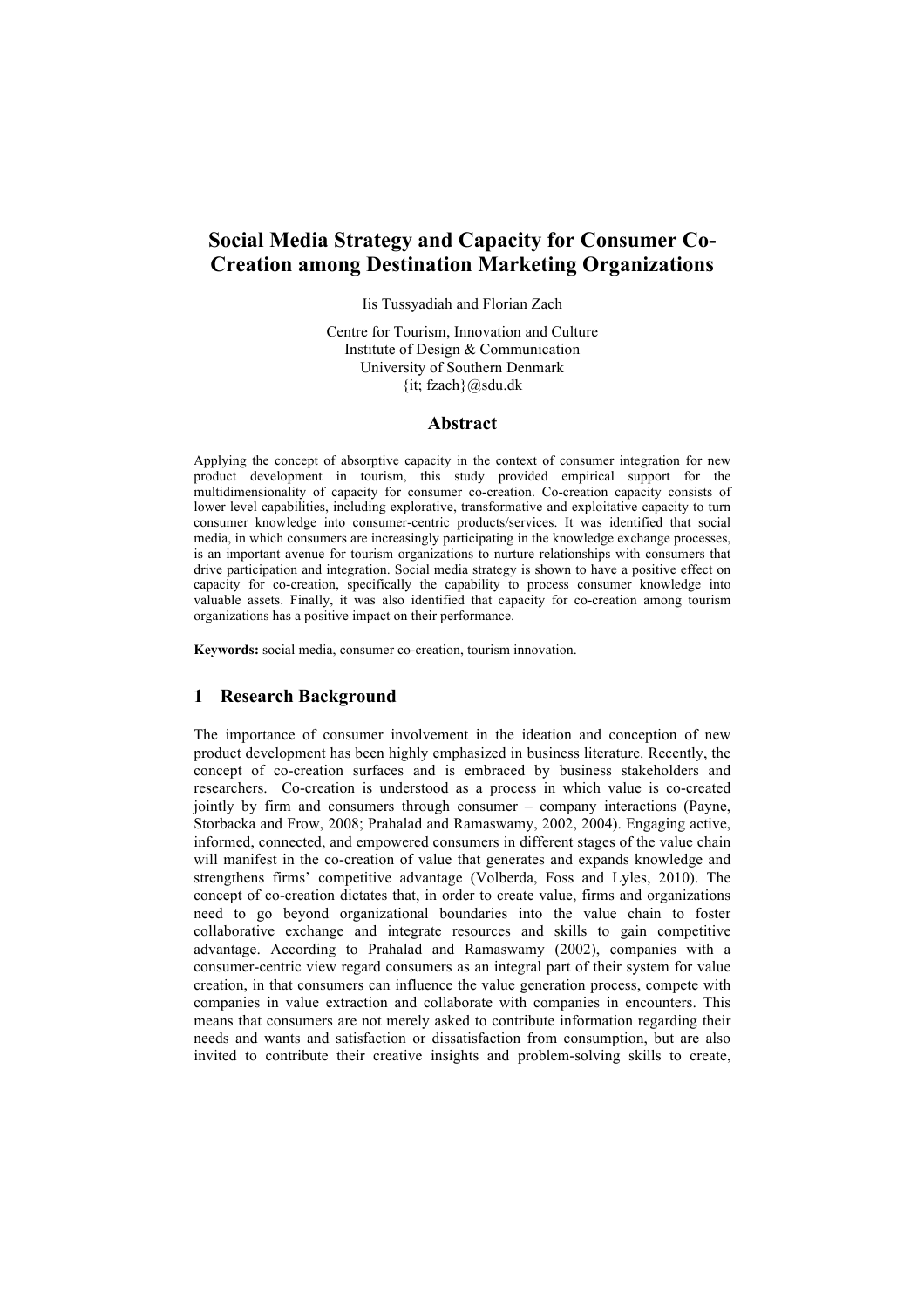conceptualize and experience new products/services (Prahalad and Ramaswamy, 2004).

Tourism is arguably one of the greatest and fastest growing creators of experiences (Binkhorst & Dekker, 2009). The unique characteristics of tourism, where experiences are produced and consumed simultaneously, make co-creation particularly significant in tourism. Binkhorst (2005) describes that the uniqueness in tourism lies in "no separation between supply and demand, company and customer, tourist and host…" (p.3). Rather, tourism should be seen as "a holistic network of stakeholders connected in experience environments in which everyone operates from different spatiotemporal contexts" (Binkhorst, 2005, p.3). Therefore, as tourism is seen as a performative action, co-creation between tourists and destinations in the process of experience production and consumption is unmistakable. In tourism literature, co-creation is interpreted from two related perspectives. *First*, co-creation tourism experience is seen as a simultaneous production and consumption or "service experience," which is a mutual co-production of experience by tourists and tourism providers (Minkiewicz, Evans & Bridson, 2009). *Second*, co-creation in tourism is interpreted as the integration of tourists' creativity and ideas in the process of new tourism product/service development and innovation. In this study, the latter perspective of co-creation is adopted.

To date, most studies on co-creation are conceptual propositions or case studies identifying motivators for consumer participation in new product development (e.g., Ostrom et al., 2010; Volberda, Foss and Lyles, 2010). Similarly, in the context of tourism, Lee (2012) investigated the factors that lead to visitors' intention to co-create with tourism destinations by formally contributing their creative insights to develop new tourism products and/or to improve existing ones. However, research so far has yet to understand how well destinations can identify and extract tourists' knowledge for tourism innovation. Therefore, in order to provide a foundation for successful cocreation in tourism, the first goal of this study is to conceptualize and measure destinations' capacity for co-creation.

It is argued that a meaningful tourism experience happens through the various encounters among the different actors (i.e., the tourists, the tourism providers, the locals, etc.) in real and virtual environments, where interactions and exchanges of knowledge and services occur. Due to the development in information and communication technology (ICT), social media has been recognized as an integral part of the tourism environments, enabling encounters among tourists and other tourism stakeholders before, during, and after the trips. Tourists use social media to search and exchange information, opinion, and imagination with others (Xiang & Gretzel, 2010). Social media allows destinations and tourism providers to connect directly with consumers and monitor consumer reviews (Hvass & Munar, 2012).Social media, thus, has dramatically transformed the social landscape of tourism and changed the meaning of "participation" (Lewis, Pea & Rosen, 2010). For tourism destinations, social media can serve as a playing field for "crowdsourcing" or "social content creation," in which valuable information from tourists can be extracted. Recent research has documented different social media strategies among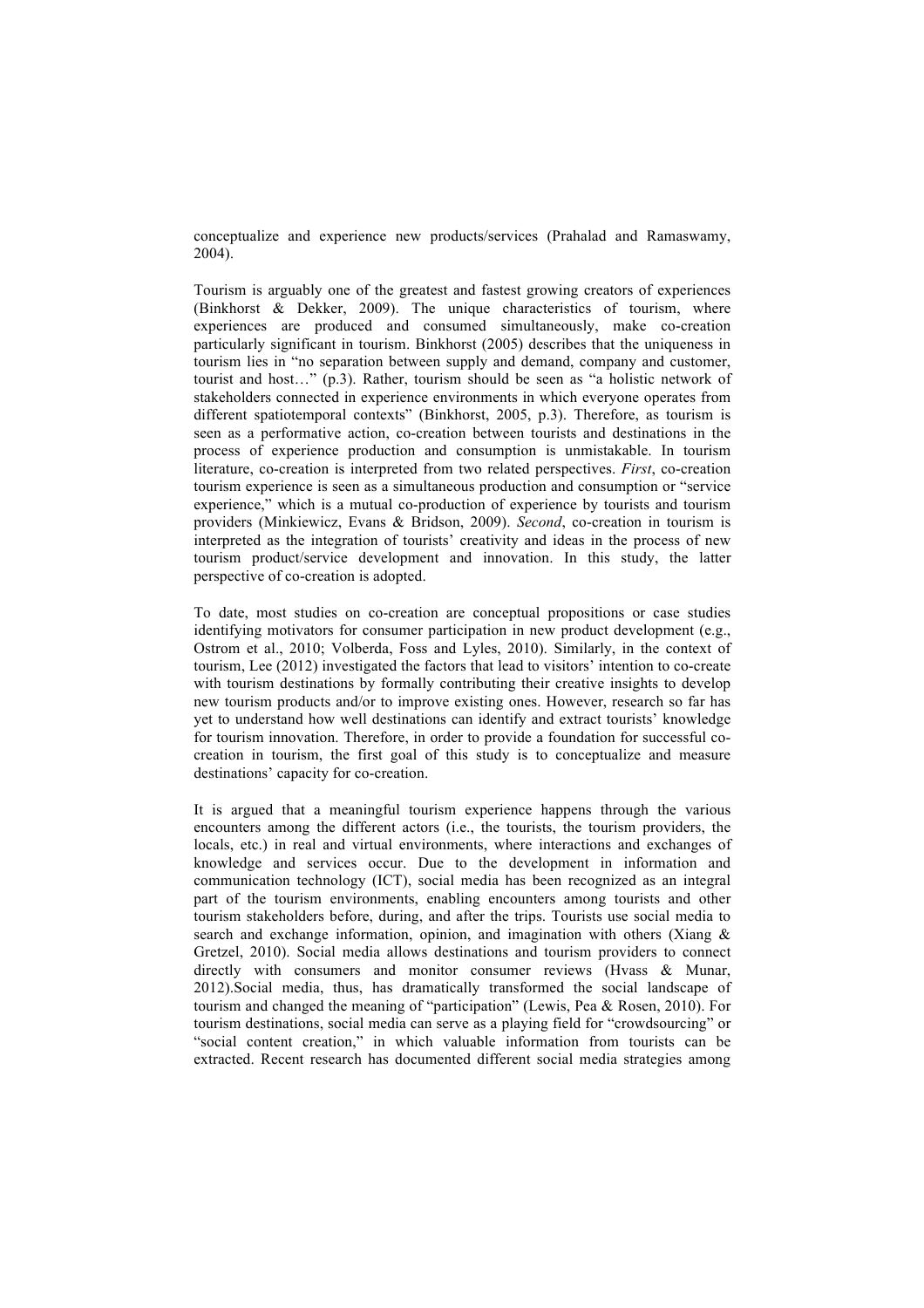tourism destinations (e.g., Schmallegger & Carson, 2008). However, it is important to identify whether their investment in social media actually results in a better capacity to extract knowledge from customers and turn it into product ideas. Consequently, the second goal of this study is to investigate the influence of social media strategies on destination's capacity for consumer co-creation.

# **2 Literature Review**

#### **2.1 Social Media and Consumer Co-Creation**

Since the introduction of the participative web (collectively known as Web 2.0) in the early 2000s, social media has become the new normal for consumers to search for and share information, opinion and experience with others. Today consumers planning a trip have ample opinion-rich resources such as virtual tourist communities and personal blogs to refer to in addition to information provided by destination marketing organizations (DMOs) or other tourism providers. After the trip, the participatory architecture of social media also allows tourists to post their experience and evaluation of specific destinations and brands to influence others, making social media a perfect ground to foster the spread of electronic word-of-mouth (eWOM) (Bronner & de Hoog, 2010; Litvin, Goldsmith & Pan, 2007). Hence, social media allows consumers to be an active player, to contribute to the provision of information, to transfer knowledge, and to spread social influence online.

The development of social media has critical consequences for the reputation and success of tourism organizations. Social media not only allows consumers to communicate directly with tourism providers, but also enables consumers to create a domain to converse about specific products and services outside of the media typically controlled by the providers. Therefore, it is understood that tourism organizations need to monitor social media (i.e., listening and responding to customers) and harvest consumer generated content online for their competitive advantages (Litvin, Goldsmith & Pan, 2007). Indeed, many tourism organizations use social media as a part of their marketing strategies by fostering consumer participation for promotion and product distribution (e.g., sponsoring blog posts, hiring professional bloggers, posting on discussion boards, etc.). Furthermore, consumer generated content offers potentials for market research, whereby tourism organizations can extract consumer characteristics, opinions, expertise, and sentiments towards tourism destinations and/or products (Pan, MacLaurin & Crotts, 2007). Hence, through its collaborative and participative platform, social media enables consumers to co-create value with tourism organizations.

In essence, social media offers consumer empowerment (Hoyer et al., 2010); it offers affordances for consumers to have a greater access to and participate in the process of value creation together with tourism organizations. Ultimately, social network interactions among consumers in social media may evolve into a networked process of innovation and social production (Potts et al., 2008). Harnessing the benefits and opportunities of social production, however, requires tourism destinations and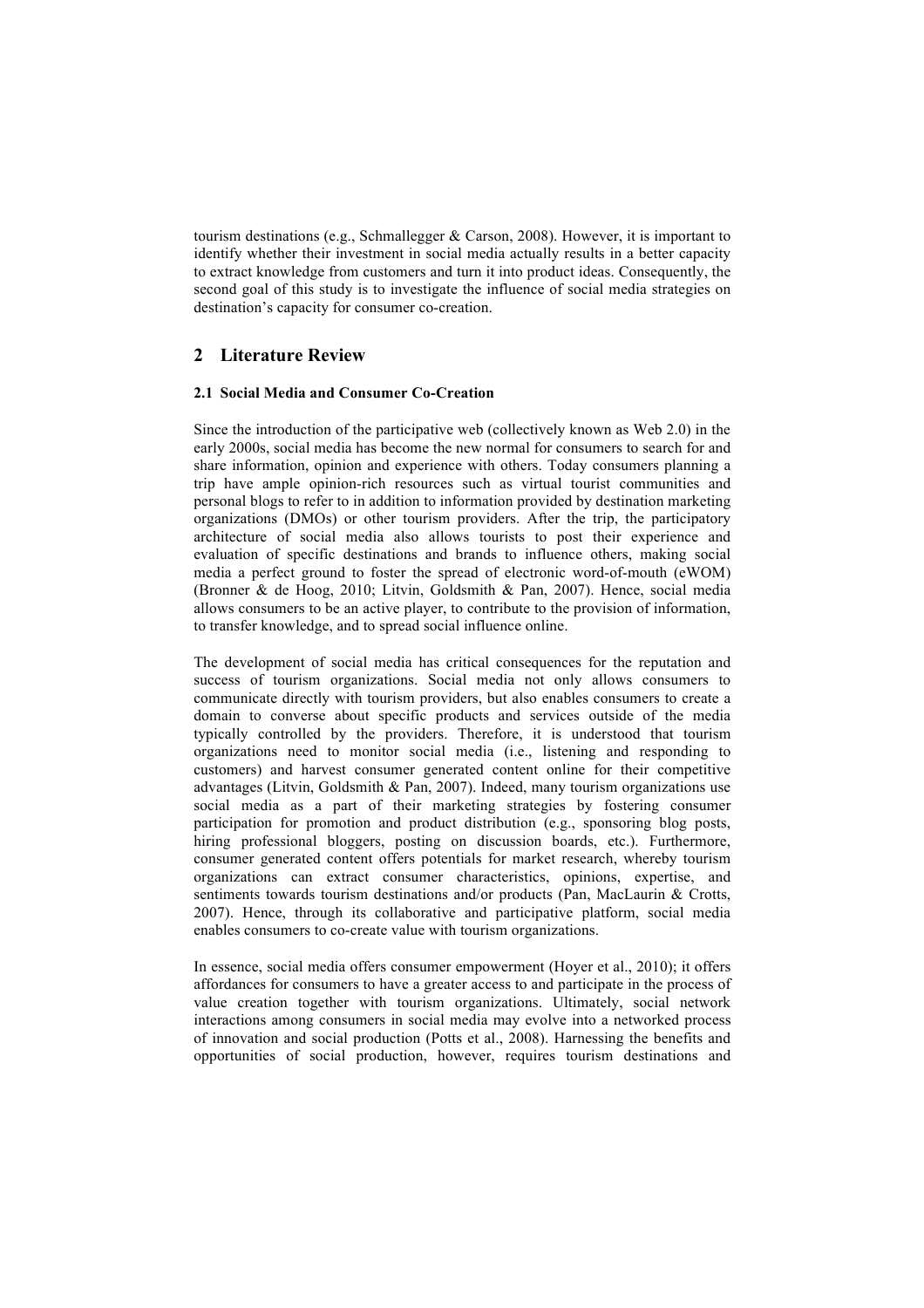providers to adapt to and co-exist with social networks of consumers (Banks  $\&$ Humphreys, 2008; Benkler, 2006). According to Banks and Humphreys (2008), these emerging co-creators cannot be managed and directed as employees; imposing control over them may risk losing their creative participation. In other words, tourism organizations need to develop new capabilities to work together with consumers and co-exist with consumer groups in social media. It is suggested that integrating social media strategies into the process of new product development may increase the capability of tourism organizations to co-create value with consumers. This suggests:

#### Hypothesis 1. *Social media strategy has a positive effect on organization's capacity for consumer co-creation.*

#### **2.2 Consumer Participation and Co-Creation**

In business literature, consumer participation and organizational design have been cited as the two critical dimensions for the realization of co-creation. The level of consumer integration in the tourism co-creation process depends on how tourism organizations empower tourists to play a role in new product development. In other words, for tourism organizations, the success for co-creation depends on their ability to identify, locate, and empower tourists with the right skills and characteristics, and turn them into collaborators. Service-dominant logic (Vargo & Lusch, 2008) suggests that consumers can be seen as co-creators of value. To that end, tourism organizations need to integrate tourists into the value creation process. Indeed, Payne et al. (2008) suggest that consumers need to be strategically integrated at essentially every step along the product and/or service encounter. This provides a series of encounters through which tourism organizations can identify and extract information from tourists. The purposeful setup for learning from consumers not only changes consumers' role, but also alters the relationship between organizations and consumers and, ultimately, the product or service experience (Payne et al., 2008). Thus, from the dimension of consumer integration, the capacity for co-creation among tourism organizations is represented by their ability to identify creative consumers and facilitate them to become co-creators.

Another dimension of co-creation capacity is the capability to integrate the concept of co-creation in the culture of organizations. It is often related with dynamic capability, which is defined as firms' capability to integrate, build, and reconfigure internal and external competence to address changing environments (Benner, 2009), and absorptive capacity (Cohen and Levinthal, 1990), which is the capability of the firms to value, assimilate, and realize new ideas from external sources. For tourism organizations, co-creation capacity is supported by their receptiveness of ideas from consumers and ability to transform these ideas into successful consumer-centric, cocreated products and services. The goal of integrating consumer knowledge is the development of new products and services and/or to significantly improve current ones (through increased effectiveness or efficiency) to ultimately create a competitive advantage (Volberda, Foss and Lyles, 2010). This suggests: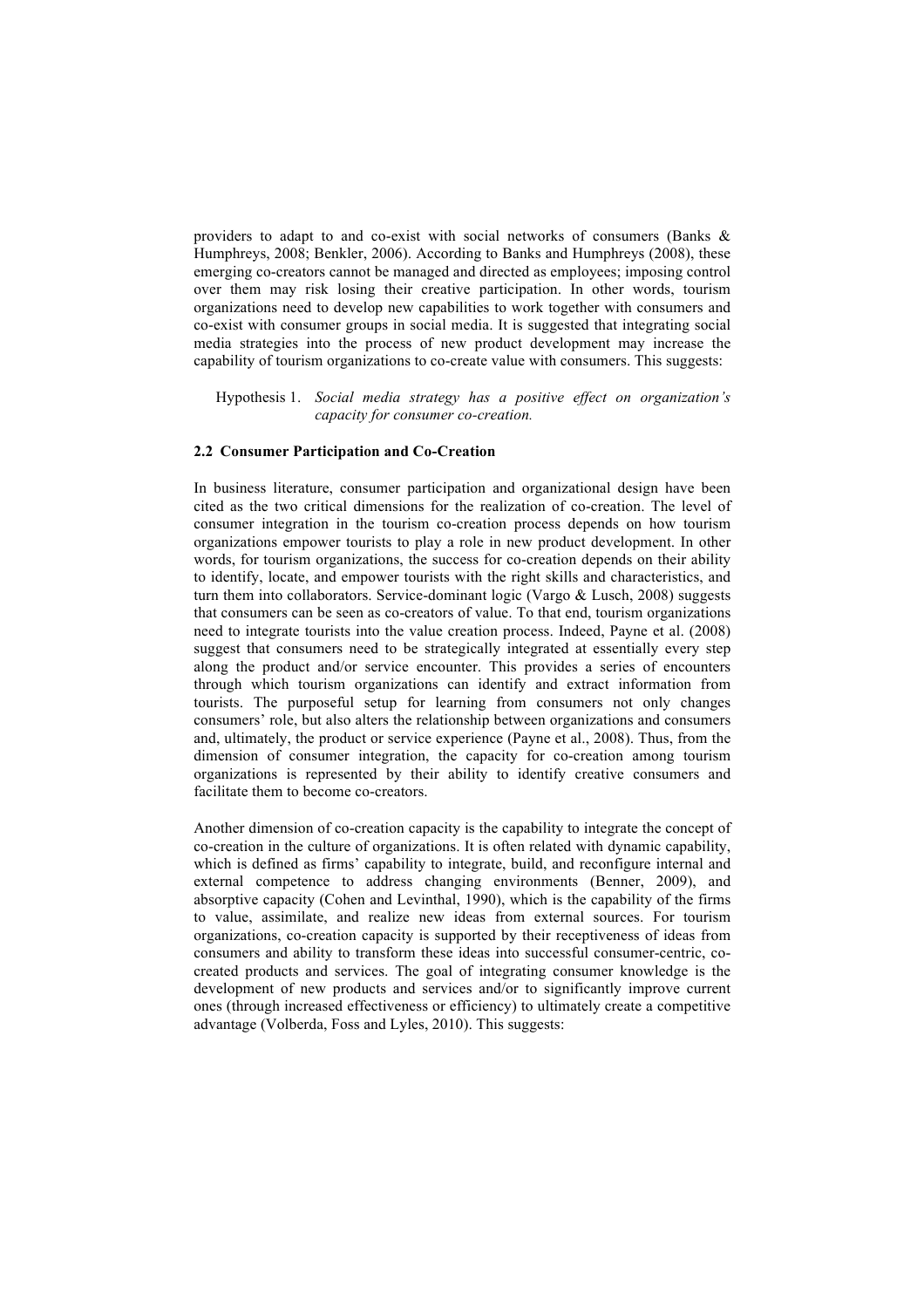#### Hypothesis 2. *The capacity for consumer co-creation has a positive effect on organization's performance.*

Absorptive capacity is understood as a higher level capacity that consists of several lower level capabilities (Volberda, Foss and Lyles, 2010). Dynamic capabilities literature formulated a process-based concept based on the knowledge flow during the different organizational learning processes. Zahra and George (2002) suggest four dimensions of absorptive capacity (referred to herein as "four-dimension model"): *acquisition* (i.e., the capability to recognize relevant external information), *assimilation* (i.e., organizational processes that allows analysing and understanding extracted information), *transformation* (i.e., ability to adapt extracted information into knowledge), and *exploitation* (i.e., ability to exploit external information for the benefit of organization). Acquisition and assimilation are labelled potential absorptive capacity (PAC); while transformation and exploitation are labelled realized absorptive capacity (RAC). Further, according to Zahra and George (2002), the ratio between PAC to RAC reflects the organizations' efficiency in leveraging value from the acquired knowledge.



Fig. 1. Dimensions of Capacity for Consumer Co-creation

Another stream of literature suggests that PAC corresponds to explorative learning (i.e., knowledge acquisition) and RAC corresponds to exploitative learning (i.e., knowledge exploitation), suggesting transformative learning (i.e., knowledge transformation) as the bridge between PAC and RAC (Lichtenthaler, 2009) instead of an element within RAC (referred to herein as "three-dimension model"). In the case of consumer co-creation, PAC describes how organizations are capable of acquiring new ideas from consumers. That is to say, the capability to integrate consumers in the new product development process is part of PAC, whereby firms are able to acquire and extract consumers' ideas through consumer – company interactions. RAC reflects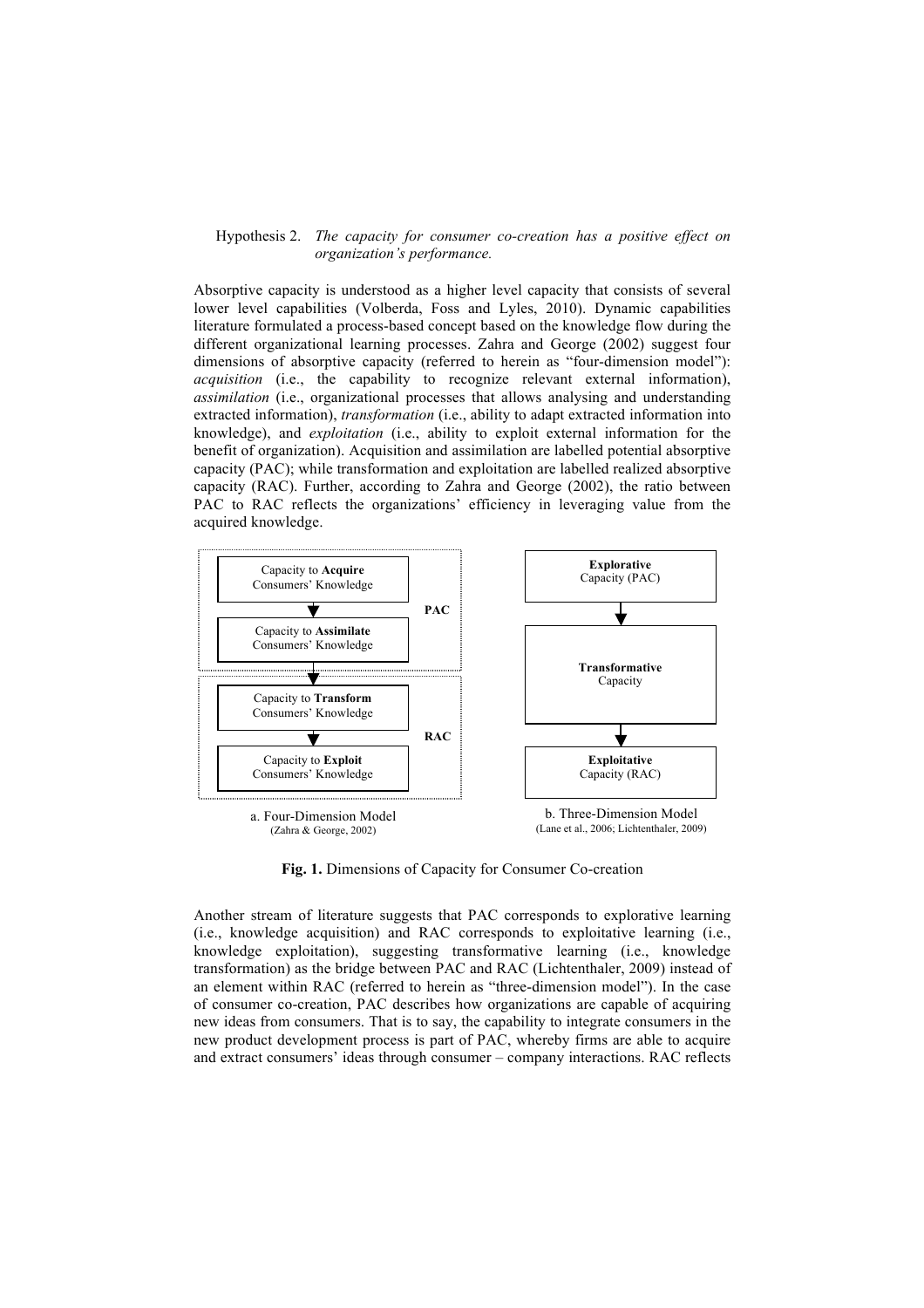the ability of the organizations to leverage the absorbed knowledge into profit generation. In the context of co-creation, it is the capacity of tourism organizations to turn the co-created knowledge into co-created products/services. Transformation is seen as a social integration mechanism to bridge between PAC and RAC, implying that organizations that nurture information sharing and collaboration among employees will be more efficient in transforming knowledge into profit. The complementarity of the different dimensions of absorptive capacity has been emphasized recently, due to the increase in inter-organizational knowledge exchange. The capacity to explore, transform and exploit knowledge from consumers are not mutually exclusive, but are likely complementary (Lane et al., 2006; Lichtenthaler, 2009; Zahra & George, 2002), because "their impact on innovation and performance seems to depend on one another" (Lichtenthaler, 2009: 827). Therefore, the synergy from the different dimensions of absorptive capacity would lead to the benefit that is greater than that of single processes.

### **3 Methodology**

The objectives of this study are three-fold: *first,* to measure the capacity for consumer co-creation among tourism organizations, *second*, to assesses the influence of social media strategies (i.e., the integration of social media into destination management processes) on the capacity for consumer co-creation, and, *third*, to estimate the impact of the capacity for consumer co-creation on organization performance in terms of innovation. To measure tourism organizations' capacity for consumer co-creation, measurement items corresponding to the absorptive capacity used in Lichtenthaler's (2009) study that are relevant to the context of consumer integration were adopted and reworded to fit into the study context. After a consultation with four experts in tourism and social media and a back and forth translation from English to German, Italian, and French, items with redundant statements in any of the four languages were excluded. As a result, 11 items were retained for this study. Furthermore, following Marchiori and Cantoni (2012) social media strategies were assessed using 3 items to identify the extent to which tourism organizations integrate social media into their management processes. Organization's performance was measured on 3 items to evaluate the extent of perceived success compared to competitors (development time, number of web marketing activities, development efforts) and overall web marketing success.

Questionnaires were developed and integrated into a survey on a broader theme of destination innovation and technology targeting destination marketing organizations (DMOs). All items are measured on 7-point Likert scales with 1=Strongly Disagree and 7=Strongly Agree. The survey was made available in English, German, Italian, and French, and was distributed to essentially all DMOs in Switzerland (225) and the USA (2,000) in early 2012. A total of 76 (Switzerland) and 183 (USA) complete responses, representing a response rate of 33.7% and 9.1% respectively was achieved.

To assess the multidimensionality of capacity for consumer co-creation, this study tested several alternative models using confirmatory factor analysis based on the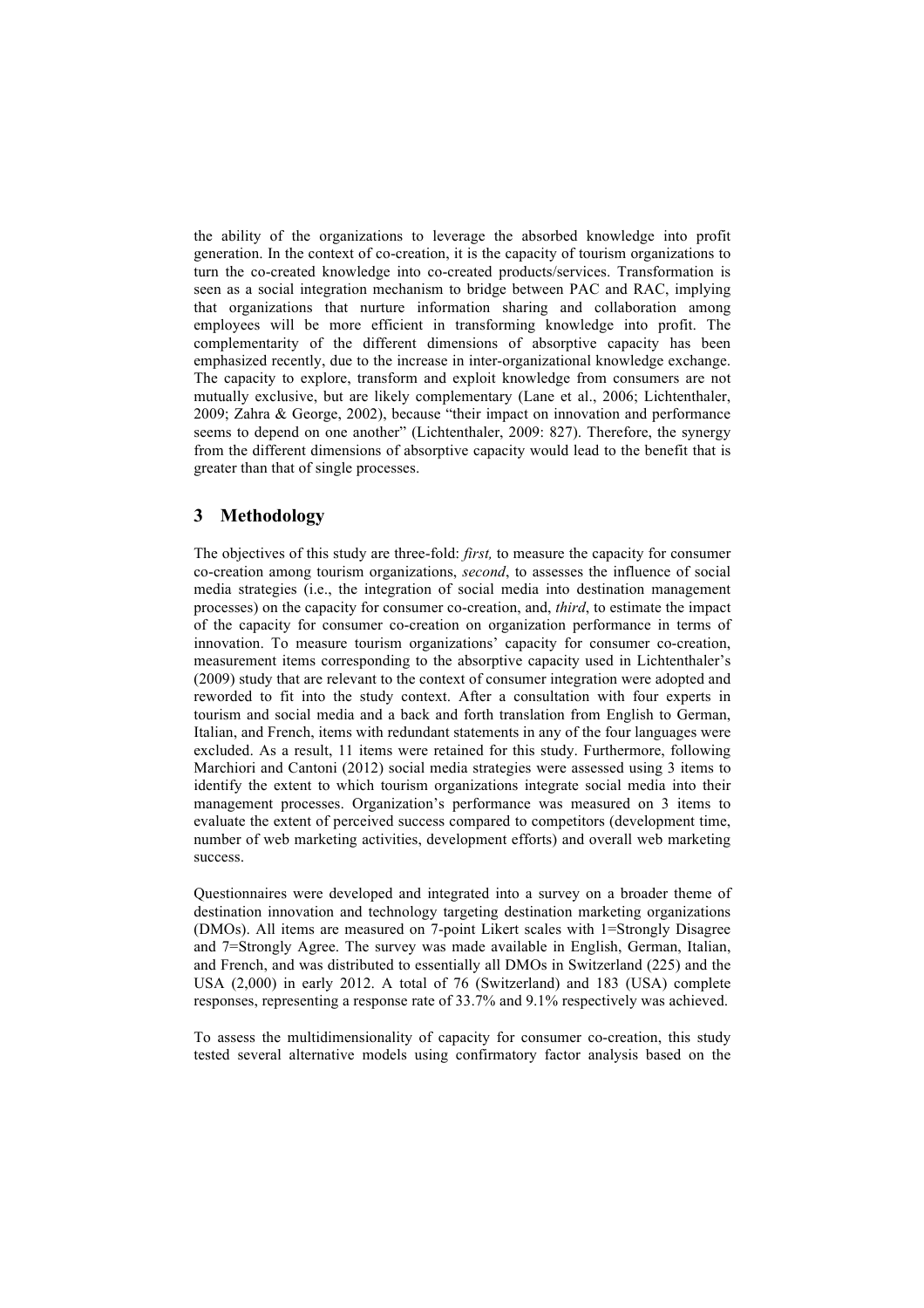number of dimensions (i.e., one, three and four-dimension models). Further, higherorder factor modelling was employed to assess the complementarity of the dimensions of co-creation capacity. Higher order factor modelling has been considered useful to represent the factor structure of measurement items that assess several highly related domains that are hypothesized to comprise a general construct. Further, structural equation modelling using Mplus was employed to test the hypotheses. Several model fit indices were consulted: Comparative Fit Index (CFI) and the Tucker-Lewis Index (TLI) of .90 or higher (Hu & Bentler, 1999), root mean square error of approximation (RMSEA) up to .08 (Bagozzi  $&$  Yi, 1988) and standardized root mean square residual (SRMR) of .05 or lower to indicate acceptable model fit.

#### **4 Results**

A hierarchical comparison with four versions of capacity for consumer co-creation construct was tested to investigate the multidimensionality of this construct. In Model 1, items were loaded into a unidimensional factor. In Version 2, items were loaded into three factors, representing explorative, transformative, and exploitative capacities (three dimension model). In Version 3, items were loaded into four factors: acquisition, assimilation, transformation, and exploitation. Comparison between Version 1 and Version 2 shows that Version 2 has a better fit due to the lower chisquare relative to the degree of freedom (see Table 1). Version 3 is slightly better than Version 2. This result supports the multidimensionality of the capacity for cocreation. The data empirically supports that the specific lower level capacities corresponding to different learning processes are distinguishable in the context of consumer co-creation.

| Version                                 | $\chi^2$ (df) | $\chi^2/df$ | CFI  | TLI  | <b>SRMR</b> |
|-----------------------------------------|---------------|-------------|------|------|-------------|
| Version 1: 1 Factor                     | 273.31 (44)   | 6.21        | .869 | .836 | .064        |
| Version 2: 3 Factors                    | 112.02(41)    | 2.73        | .959 | .945 | .037        |
| Version 3: 4 Factors                    | 101.53(38)    | 2.67        | .964 | .947 | .035        |
| Version 4:<br>4 Factors + 1 $2nd$ order | 129.89(40)    | 3.24        | .948 | 929  | .045        |

**Table 1.** Hierarchical Comparison for Capacity for Co-Creation Construct

Note*: N=259. Target coefficient of Model 4 using Model 3 as target model is 0.782.*

To investigate the complementarity of the dimensions of co-creation capacity, Version 4 includes four first order factors and capacity for co-creation as a second order factor that accounts for the relationships between the first order factors. Target coefficient, which is the ratio of the chi-square value of the lower order factor model (Version 3) to the chi-square value of the higher order model (Version 4) was used to test the higher order factor (Marsh & Hocevar, 1985). Version 4 target coefficient of 0.782 indicates that the co-creation capacity explains 78.2% of the variation among the acquisition, assimilation, transformation, and exploitation capacities, which is not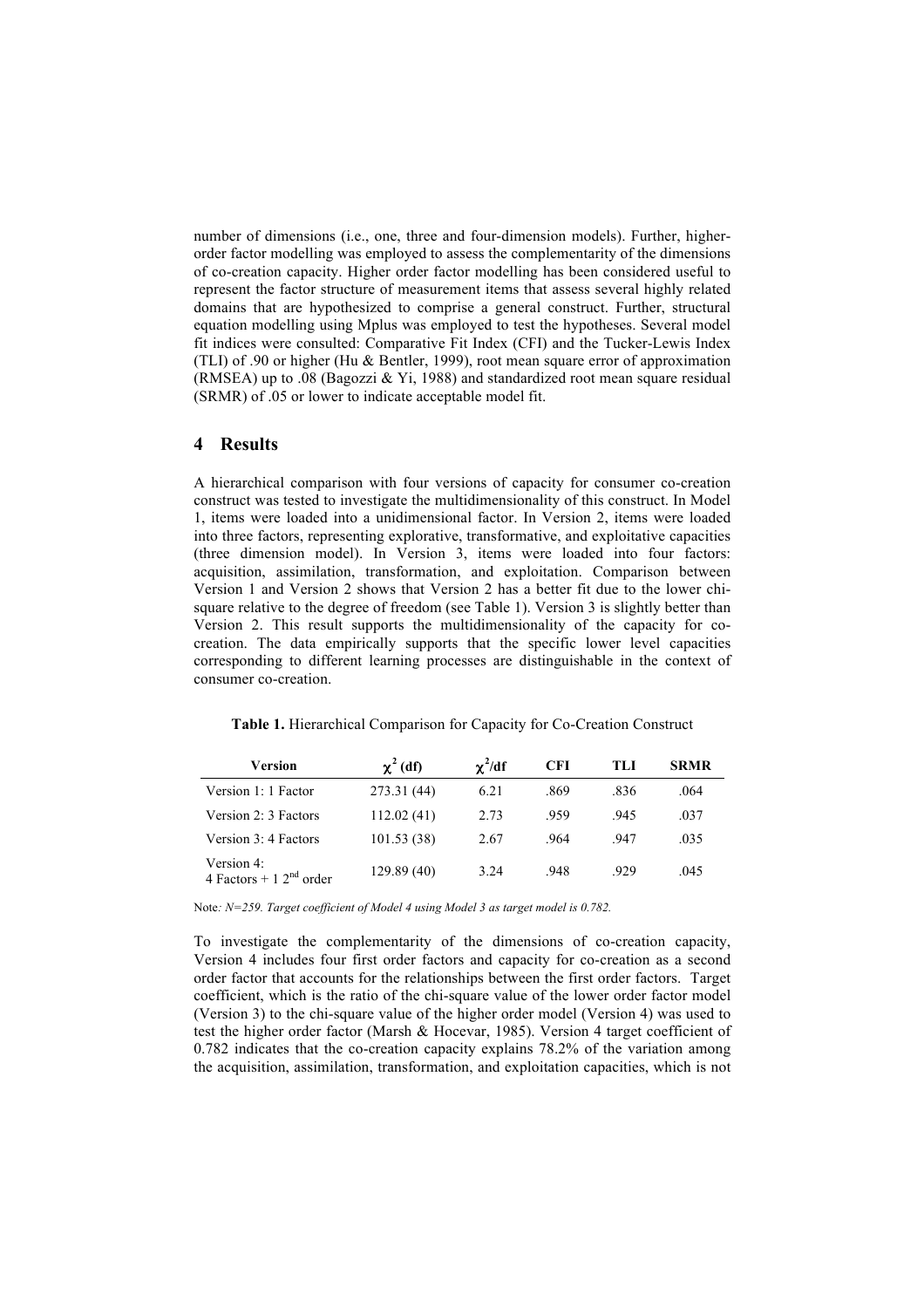indicative of high superiority over the lower factor model. In other words, when counting for positive effects of co-creation on performance, the higher order cocreation capacity may not represent the holistic effect that exceeds the individual effects of each dimension. However, due to the theoretical foundation of complementarity among the co-creation dimensions (Lichtenthaler, 2009), Version 4 is still of theoretical interest. Using Model 3 to estimate the direct effects of the four dimensions of co-creation capacity on performance did not result in a good model fit due to a high correlation between the latent variables. Hence, Versions 2 and 4 were used to test the hypotheses.

To identify the differences in terms of co-creation dimensions among American and Swiss DMOs, several independent sample t-tests were conducted. Based on Version 2, there were no significant difference in terms of explorative capacity between American ( $M = 5.57$ ,  $SD = 0.89$ ) and Swiss DMOs ( $M = 5.37$ ,  $SD = 1.30$ ), but there were significant differences in terms of transformative capacity (US:  $M = 5.24$ ,  $SD =$ 1.30, Swiss:  $M = 4.84$ ,  $SD = 0.86$ ;  $t(247) = -3.03$ ,  $p < .01$ ) and exploitative capacity (US:  $M = 5.12$ ,  $SD = 1.08$ , Swiss:  $M = 4.72$ ,  $SD = 1.16$ ;  $t(255) = -2.99$ ,  $p < .01$ ). The ratio of explorative capacity (PAC) to exploitative capacity (RAC) among American DMOs was 1.09 and among Swiss DMOs was 1.14, indicating that American DMOs are slightly more efficient in leveraging value from the acquired knowledge from consumers.

Versions 2 and 4 of the co-creation capacity construct were tested in two separate models. Discriminant and divergent validity were tested for both models using AVE and achieved satisfactory results (details not reported here due to space limitation). Using Version 2, the hypotheses were tested based on the direct effects of each of the three factors (explorative, transformative, and exploitative capacities) on DMO performance (Model 1). The model fit was acceptable ( $\chi^2$  = 268.878*, df* = 126*, p* = .000, *CFI =* .939*, TLI =* .926*, RMSEA =* .066), indicating a moderate fit (see Fig. 2.). The three dimensions of co-creation capacity are highly correlated; explorative capacity is correlated with transformative capacity (.698,  $p = .000$ ) and exploitative capacity (.840,  $p = .000$ ), and transformative capacity is highly correlated with exploitative capacity (.856,  $p = .000$ ).

The result shows that social media strategy has significant direct effects on transformative capacity (.301,  $p = .000$ ) and exploitative capacity (.282,  $p = .000$ ), but, surprisingly, has no significant effect on explorative capacity (*Hypothesis 1* was partially supported). This indicates that organizations' investment on social media may not increase their capability to identify and recognize consumers knowledge, but may increase their capability to analyse, understand, and integrate consumers knowledge into the organizations' processes and exploit the knowledge for their benefit. This can be interpreted that having an integrated social media strategy may push the organizations to go beyond listening to consumers, but going further to internalize consumers' ideas and insights into their organizational processes.

The result also showed the significant positive effect from transformative capacity on DMO performance  $(.479, p = .000)$ , but no significant direct effects from explorative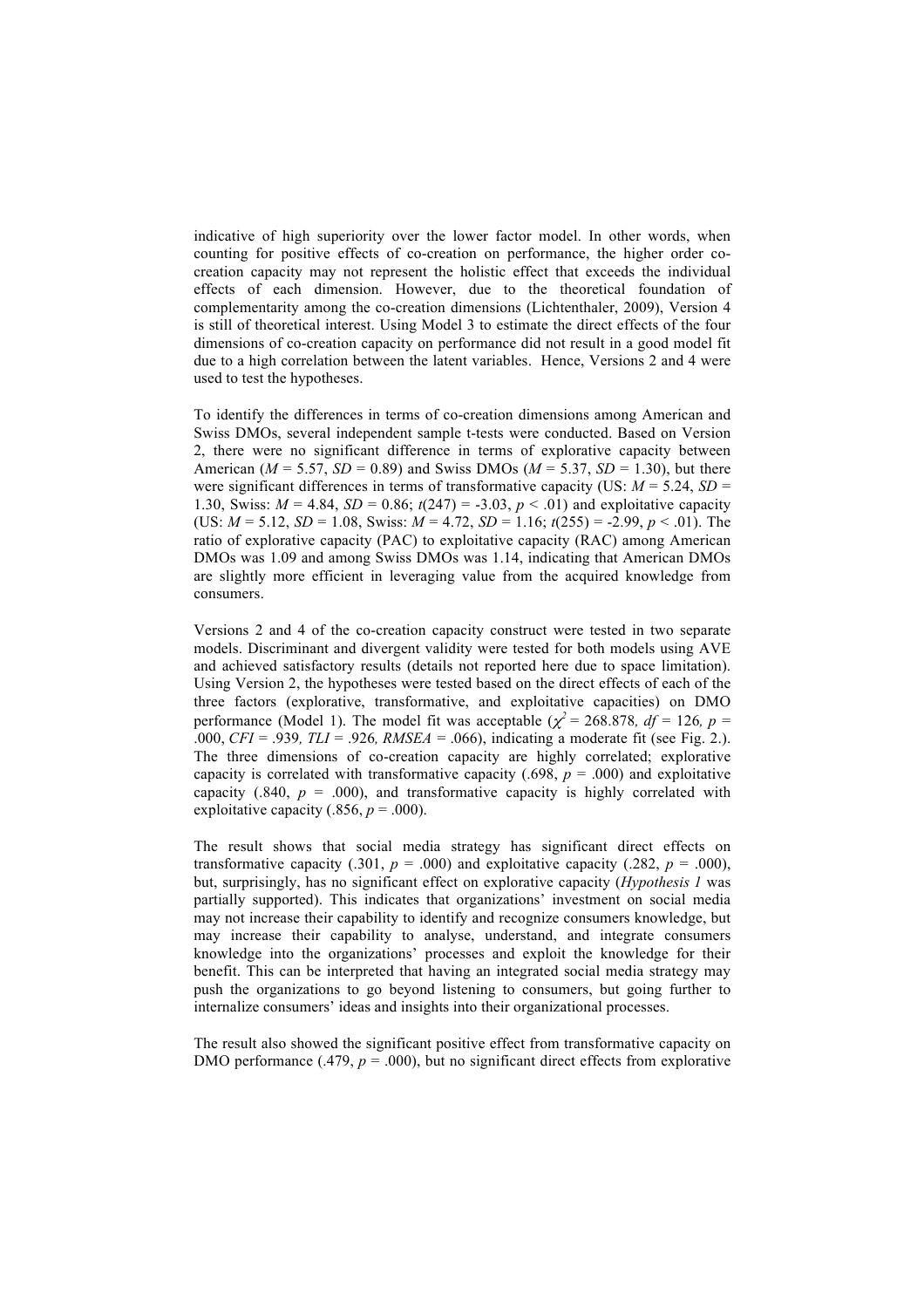and exploitative capacities (*Hypothesis 2* was partially supported). Again, this emphasizes the importance of knowledge transformation within the organizations. In other words, the key to successful innovation is the efficient organizational process that bridges the potential and realized capacity for consumer co-creation.



Note: <sup>χ</sup> *2 =* 268.878*, df =* 126*, p* = .000, *CFI =* .939*, TLI =* .926*, RMSEA =* .066, *N* = 259 **Fig. 2.** Model 1: Direct Effects (derived from Version 2)

Using Version 4, the hypothesis testing was estimated based on the complementarity of the dimensions of consumer co-creation on DMO performance (Model 2, see Fig. 3). The model fit was acceptable ( $\chi^2$  = 297.755, *df* = 129, *p* < .001, *CFI* = .928, *TLI* = .915, *RMSEA* = .071), indicating a moderate fit. The result showed that social media strategy significantly affects co-creation capacity  $(.313, p \lt .001)$ , indicating that having an integrated social media strategy increases organizations' capacity to integrate consumers in the process of co-creation (*Hypothesis 1* was supported). Further, the capacity for co-creation was found to significantly affect DMO performance (.379,  $p < .001$ ), indicating that having a combination of four dimensions of co-creation capacity may result in a higher innovation performance (*Hypothesis 2* was supported). However, compared to the previous model, the estimate of the effect on performance is slightly lower. This may be due to the lower T coefficient of cocreation capacity construct Version 4 over Version 3, which may point to a portion of direct effects from the lower order factors that is not captured by the higher order factor.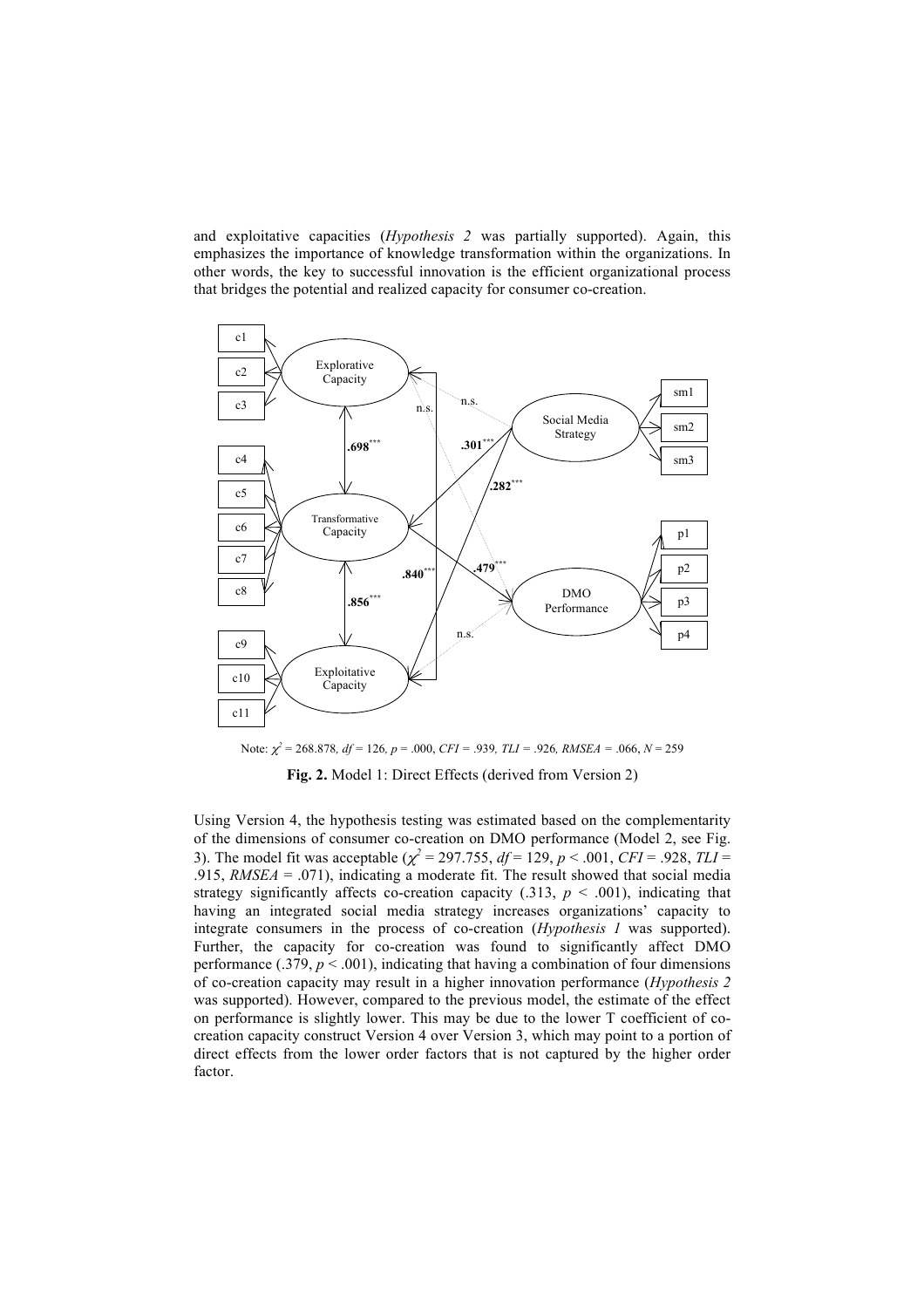

**Fig. 3.** Model 2: Complementarity

## **5 Conclusion**

As consumer integration has been considered important in the process of innovation, it is imperative for tourism organizations to identify knowledgeable and experienced consumers and create avenues for them to participate in the new product/service development. Consumer co-creation in tourism is particularly important because of the experiential nature of tourism products. Hence, conceptualizing the capability of tourism organizations to integrate consumer for co-creation activities has an important theoretical as well as managerial implication. Drawing from the concept of absorptive capacity, which is the capability of organizations to extract and integrate external knowledge for their benefit, this study conceptualized the concept capacity for consumer co-creation. The results showed that capacity for consumer co-creation is a multidimensional capacity, which consist of lower order capabilities. The three and four dimension versions (Versions 2-4) were identified as better models than the unidimensional model, indicating that the lower order capacities are distinguishable. Therefore, it can be suggested that tourism organization's capacity to work together with consumers in the process of innovation can be measured by their capacity to explore knowledge (i.e., acquire knowledge from consumers), transform knowledge within their organization, and exploit the knowledge for new product/service development.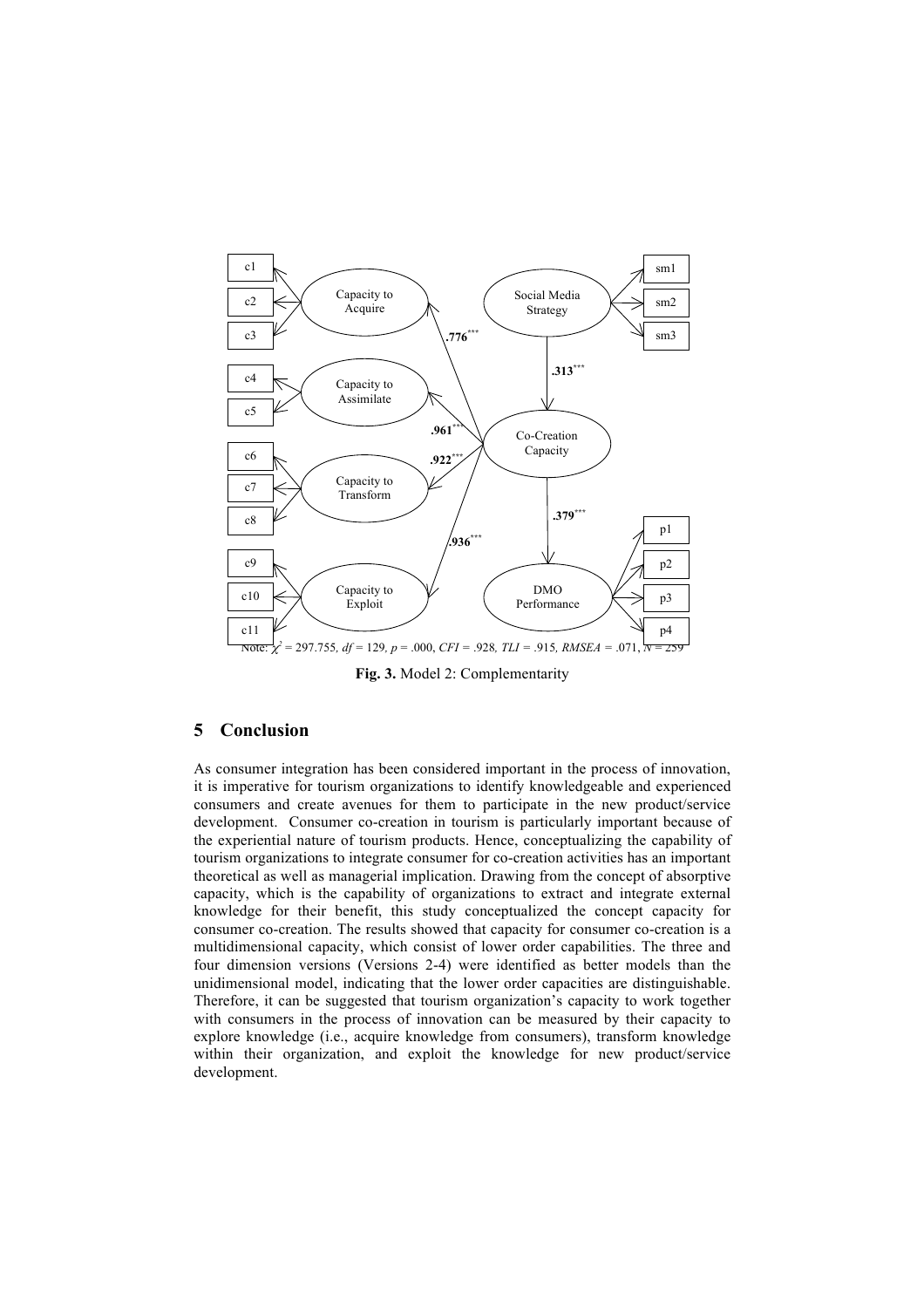This study also emphasizes the importance of social media strategies to enhance the co-creation capabilities. As social media has changed the landscape of consumer participation, it is argued that organizations that nurture relationships with consumers in social media have higher capacity to recognize, understand, and analyse consumer information for their benefit. From Model 2, it is shown that making social media as one of the channels where organizations play will impact positively on their capacity for co-creation. Specifically, when taking into account the direct effects to each of the lower order dimensions of co-creation capacity (Model 1), social media strategy significantly affects transformative and exploitative learning. This can be interpreted that organizations who mastered the realms of social media will be better at transforming relevant consumer information into valuable organization knowledge applicable for innovation. Lastly, this study also provided empirical support for a significant positive impact of capacity for consumer co-creation on organization performance, particularly when taking into account the complementarity of all the capacity's dimensions. Specifically, the direct effect model indicated that transformative capacity is particularly significant in impacting the organization performance. That is to say, in order for tourism organizations to be successful at innovating with consumers, they should focus on nurturing the mechanism and culture within the organizations that allow for knowledge to be maintained and transformed into valuable assets. The measurement of organization performance in this research was based on perceived performance, which may limit the interpretation of the results. Future research should address this by measuring the actual innovation performance resulted from consumer insights through social media.

## **References**

- Bagozzi, R. P. & Yi, T. (1988). On the Evaluation of Structural Equation Models. *Journal of the Academy of Marketing Science* 16(1): 74-94.
- Banks, J. & Humphreys, S. (2008). The Labour of User Co-Creators: Emergent of Social Network Markets? *Convergence* 14(4): 401-418.
- Benner, M.J. (2009). Dynamic or Static Capabilities? Process Management Practices and Response to Technological Change. *Journal of Product Innovation Management* 26 (5): 473-486.
- Benkler, Y. (2006). *The Wealth of Networks: How Social Production Transforms Markets and Freedom*. New Haven: Yale University Press.
- Binkhorst, E. (2005). The Co-creation Tourism Experience. Sitges: Whitepaper Co-creations.
- Binkhorst, E. & Dekker, T. (2009). Agenda for Co-creation Tourism Experience Research. *Journal of Hospitality Marketing & Management* 18: 311-327.
- Bronner, A. E. & de Hoog, R.(2010). Consumer-generated versus Marketer-generated Websites in Consumer Decision Making. *International Journal of Market Research* 52: 231-248.
- Cohen, W.M. & Levinthal, D.A. (1990). Absorptive Capacity: A New Perspective on Learning and Innovation. *Administrative Science Quarterly* 35(1): 128-152.
- Hoyer, W.D., Chandy, R., Dorotic, M., Krafft, M. & Singh, S.S. (2010). Consumer Cocreation in New Product Development. *Journal of Service Research* 13(3): 283-296.
- Hu, L., & Bentler, P.M. (1999). Cutoff Criteria for Fit Indexes in Covariance Structure Analysis: Conventional Criteria versus New Alternatives. *Structural Equation Modeling* 6: 1–55.
- Hvass, K.A. & Munar, A.M. (2012). The Takeoff of Social Media in Tourism. *Journal of Vacation Marketing* 18: 93-103.